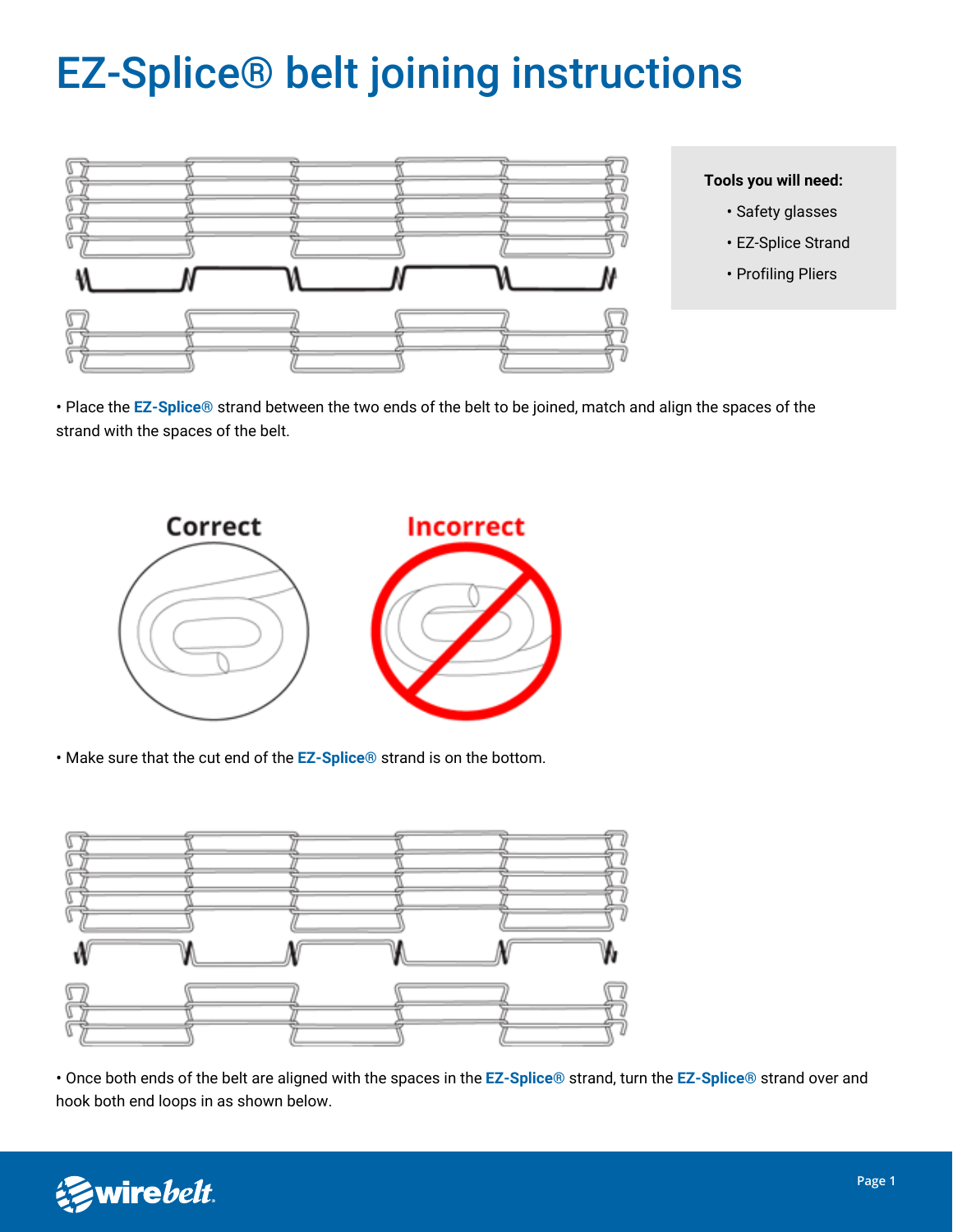

• Hook end loop in place.



• Repeat opposite end.



• **EZ-Splice®** with endloops hooked.

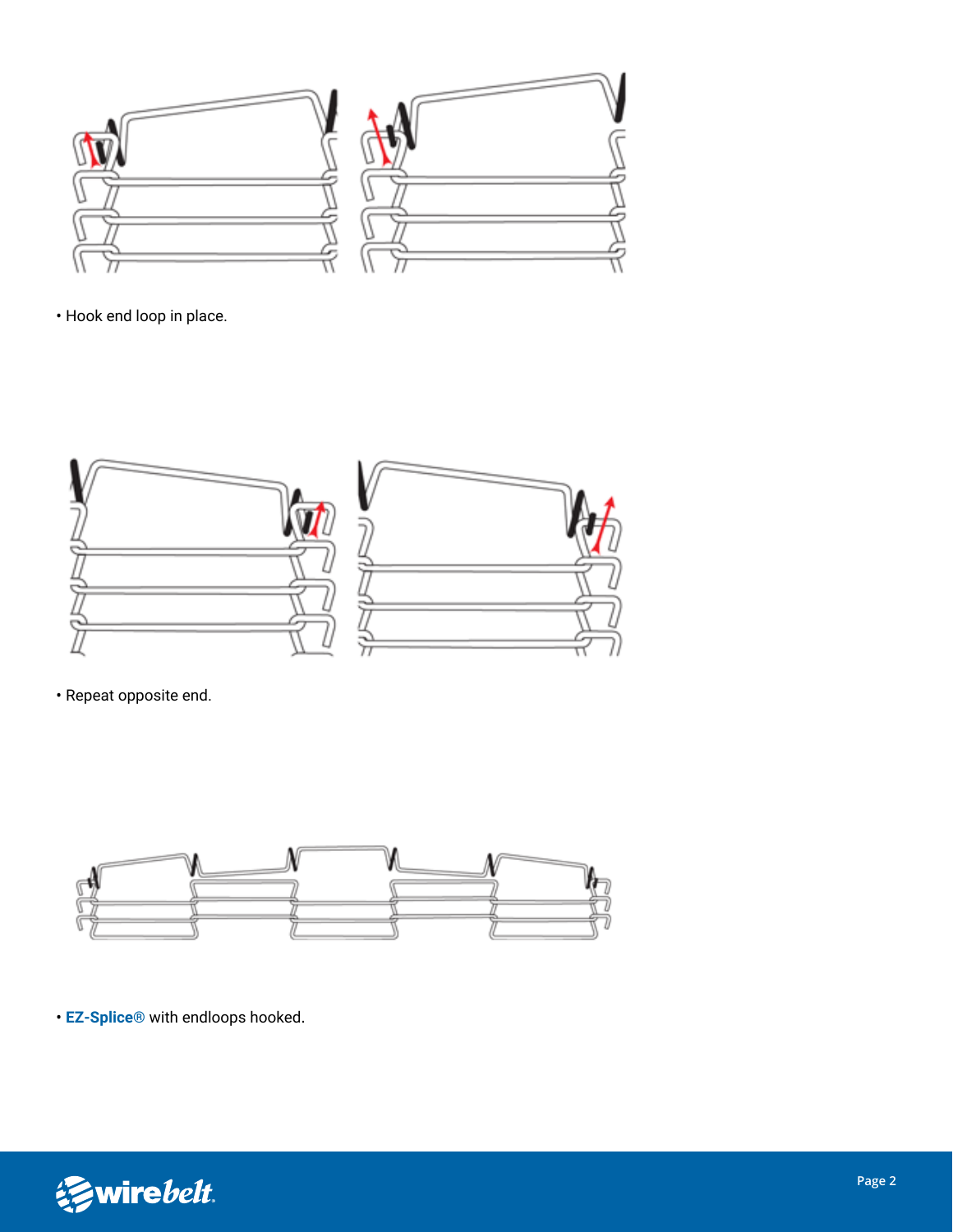

• Now that you have both end loops hooked, turn the **EZ-Splice®** strand 180º or 1/2 turn.



• Turn and insert the second space of the **EZ-Splice®** strand through the second space of the belt to be spliced and repeat every other space until the end of the belt is reached.



• Now the bottom half of the joint is completed.

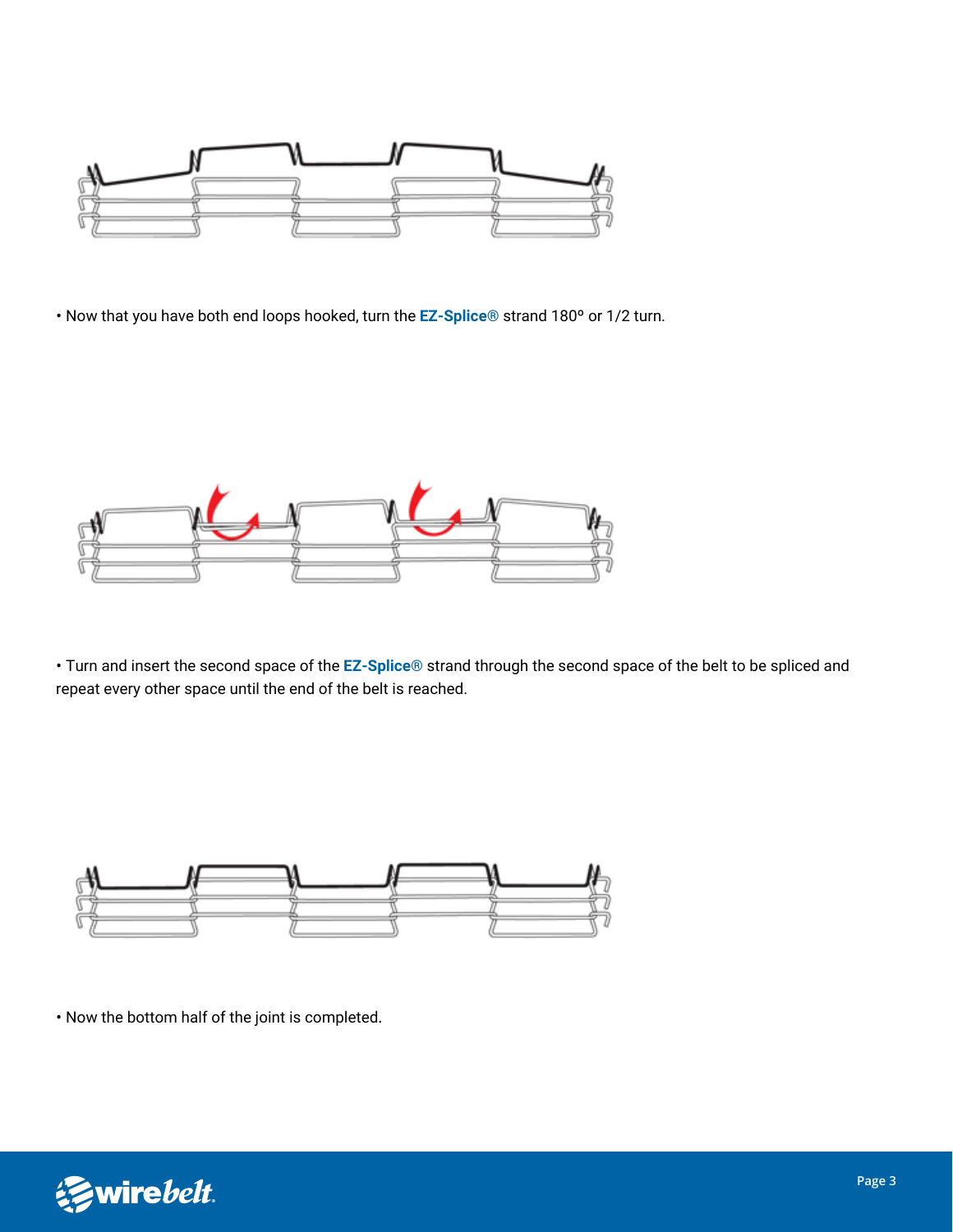

• Once the bottom half is all locked into the appropriate spaces across the width of the belt, turn the **EZ-Splice®**  strand about 1/4 of a turn or about 90º up as shown.



• Take the top half of belt and hook the first space over and through the first space of the **EZ-Splice®**.



• Then repeat every other space until the end of the belt is reached.